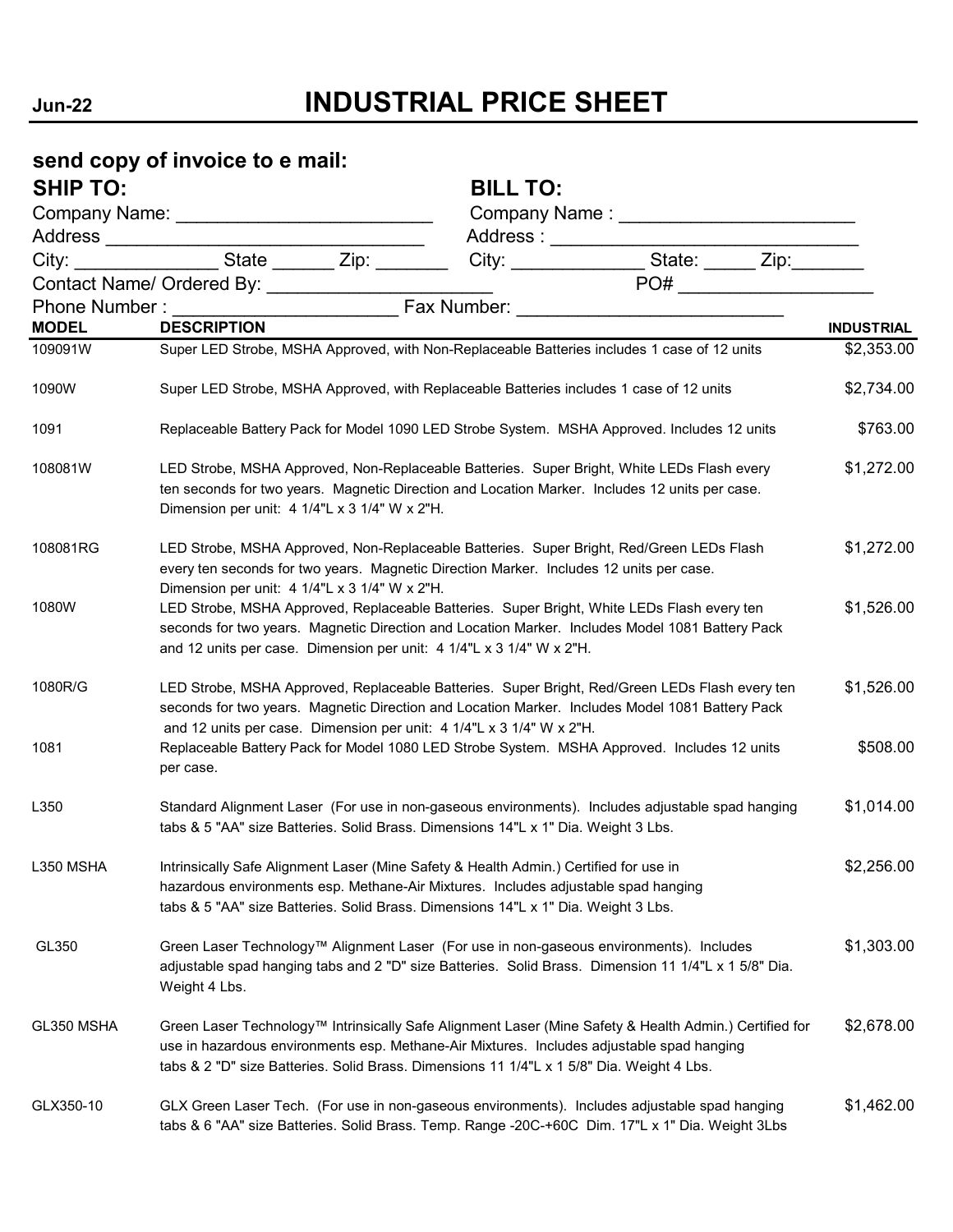|                     | GLX350-10 MSHA GLX Green Laser Tech. Intrinsically Safe Alignment Laser (Mine Safety & Health Admin.) Certified<br>for use in hazardous environments esp. Methane-Air Mixtures. Includes adjustable spad hanging<br>tabs & 6 "AA" size Batteries. Solid Brass. Temp. Range -20C -+60C Dim. 17"L x 1" Dia. Weight 3 Lbs.                                                          | \$2,544.00 |
|---------------------|----------------------------------------------------------------------------------------------------------------------------------------------------------------------------------------------------------------------------------------------------------------------------------------------------------------------------------------------------------------------------------|------------|
| <b>SE-10</b>        | "Solar Energy Installation System Includes: GLX350-10 Green Beam Laser, AP351 1" Ring Set for 1<br>Dia. Tube, AP353A Magnetic Mounting Base Plate, AP1000 Leveling Adapter Plate and AP46<br>Foam Filled Hard Shell Carrying Case. Dim. 24" x 10" x 12" Weight 8 Lbs.                                                                                                            | \$2,750.00 |
| <b>SE-50</b>        | Solar Energy Installation System Includes: GLX350-10 Green Beam Laser, AP1700 Leveling<br>Adapter Plate System, AP351 1" Ring Set for 1" tube, AP353A Magnetic Mounting Block and AP46<br>Foam Filled Hard Shell Carrying Case. Dim. 24" x 10" x 12" Weight 8 Lbs.                                                                                                               | \$2,750.00 |
| AP1700              | Leveling Adapter Plate System. Includes AP100B Leveling Adapter Plate and AP100PLT Tripod<br>Adjustment Plate . Dim. 4" x 6" x 6" Weight 4 Lbs.                                                                                                                                                                                                                                  | \$625.00   |
| AP100TAN            | Tangent Adjustment Adapter for use with AP100A or AP100B Leveling Adapter Plate.<br>Provides fine azimuth adjustment.                                                                                                                                                                                                                                                            | \$300.00   |
| AP100PLT            | Tripod Adjustment Plate with brass height adjustment screws. Includes 3 AP100LEG Brass<br>Adjustment Legs and capture plate. Use with AP100B Leveling Adapter Plate.                                                                                                                                                                                                             | \$300.00   |
| AP100LEG            | Brass Adjustment Leg. Provides leveling adjustment with tripod mounting leveling adapter plates.<br>Fits 9/16" x 32 mounting holes. Use with AP100B and AP100PLT Leveling Adapter Plates.                                                                                                                                                                                        | \$35.00    |
| <b>GL35096 MSHA</b> | Complete Hard Mount Mining and Tunneling Alignment Kit Including: GL350 MSHA Aligment Laser,<br>AP96 Hard Mount which includes: AP97 Mounting Block, 4- AP11 SS Rock Bolts, 2- AP12 Extension<br>Nuts, 4- AP13 Rock Anchors 1 1/4" Dia., 2- AP94 Mounting Brackets, AP65 SS Gimbal Support<br>Bracket, WP59 Fine Beam Steering Optics and AP46 Foam Filled, Hard Case Hard Case. | \$4,748.00 |
| L350X MSHA          | Extremely Bright Intrinsically Safe Alignment Laser (Mine Safety & Health Admin.)<br>Certified for use in hazardous environments esp. methane-air mixtures. Includes:<br>Adjustable spad hanging tabs, 10LD 10mw, 635nm, laser diode and (5) "AA" size batteries.<br>Solid brass. Dimensions: 17"L x 1" dia.                                                                     | \$2,600.00 |
| L355X               | Extreme Long Distance Alignment Laser. Includes: Adjustable spad hanging tabs,<br>10LD 10mw, 635nm, Circulaser™ laser diode with u lens, AP355 2-mile beam extender and<br>(5) "AA" size batteries. Solid brass. Dimensions: 17"L x 1" dia.                                                                                                                                      | \$1,616.00 |
| L355X MSHA          | Extreme Long Distance Intrinsically Safe Alignment Laser (Mine Safety & Health Admin.)<br>Certified for use in hazardous environments esp. methane-air mixtures. Includes: Adjustable<br>spad hanging tabs, 10LD 10mw, 635nm, Circulaser™ laser diode with u lens, AP355 2-mile<br>beam extender and (5) "AA" size batteries. Solid brass. Dimensions: 17"L x 1" dia.            | \$2,952.00 |
| GL350X              | Green Laser Technology™ Extreme Long Distance Alignment Laser. Includes: Adj. spad hanging tabs,                                                                                                                                                                                                                                                                                 | \$1,986.00 |
| GL350X MSHA         | Green Laser Technology™ Extreme Long Distance Intrinsically Safe Alignment Laser. MSHA<br>Certified for use in hazardous environments esp. methane-air mixtures. Includes: Adjustable<br>spad hanging tabs, GAP355 2-mile Beam Extender, 80mm fl objective lens and 2 "D" size Batteries.<br>Solid brass. Dimensions: 11 1/4"L x 1 5/8" Dia., Weight 4 Lbs.                      | \$3,636.00 |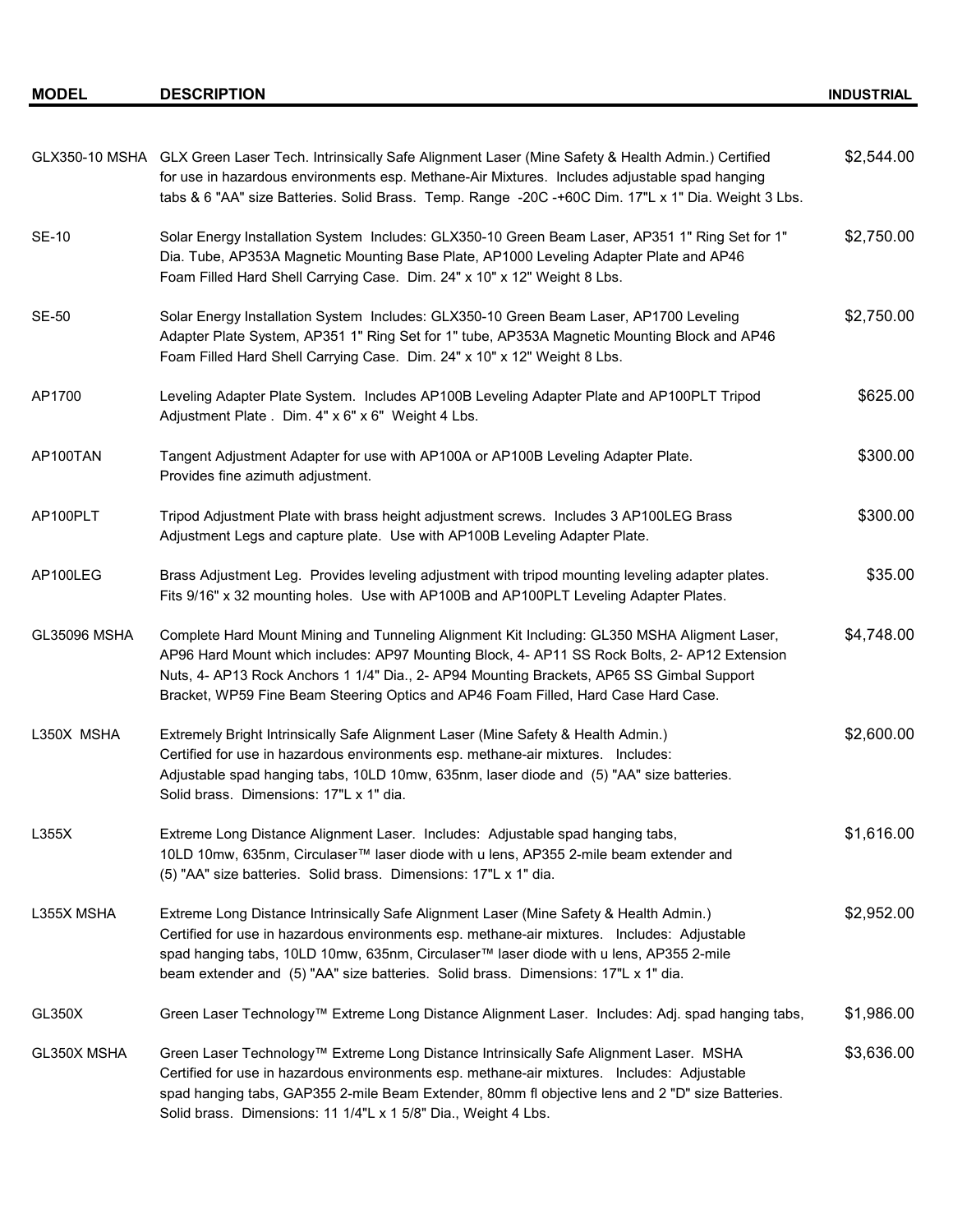| <b>MODEL</b>     | <b>DESCRIPTION</b>                                                                                                                                                                                                                                                                                                                            | <b>INDUSTRIAL</b> |
|------------------|-----------------------------------------------------------------------------------------------------------------------------------------------------------------------------------------------------------------------------------------------------------------------------------------------------------------------------------------------|-------------------|
| L700             | Dual Beam, 2 eye visible laser beams shoot in opposite directions. Methane-Air Mixtures<br>Includes adjustable spad hanging tabs & 6 "AA" size Batteries Solid Brass.<br>Dimensions 20 "L x 1" Dia.                                                                                                                                           | \$1,441.00        |
| L700 MSHA        | Dual Beam, Intrinsically Safe Alignment Laser (Mine Safety & Health Admin.) 2 eye<br>visible laser beams shoot in opposite directions. Certified for use in hazardous<br>environments esp. Methane-Air Mixtures. Includes adjustable spad hanging tabs &<br>6 "AA" size Batteries Solid Brass. Dimensions 20 "L x 1" Dia.                     | \$3,020.00        |
| GL700            | Green Laser Technology™ Dual Beam, 2 eye visible, green laser beams shoot in opposite directions.<br>Methane-Air Mixtures. Includes adjustable spad hanging tabs & 4 "AA" size Batteries Solid Brass.<br>Dimensions 20 "L x 1" Dia.                                                                                                           | \$1,743.00        |
| GL700 MSHA       | Green Laser Technology™ Dual Beam, Intrinsically Safe Alignment Laser MSHA. 2 eye visible,<br>green laser beams shoot in opposite directions. Certified for use in hazardous<br>environments esp. Methane-Air Mixtures. Includes adjustable spad hanging tabs &<br>4 "AA" size Batteries Solid Brass. Dimensions 20 "L x 1" Dia.              | \$3,442.00        |
| L <sub>202</sub> | Dual Beam Alignment Laser. 2 eye visible laser beams shoot in opposite directions.<br>Includes magnetic base, backlit 5 arc minute level vial. Dimensions 9.5"L x 1.625"H x .75"W                                                                                                                                                             | \$948.00          |
| L202 MSHA        | MSHA Certified L202 Dual Beam Alignment.                                                                                                                                                                                                                                                                                                      | \$1,624.00        |
| GL202            | Green Beam Technology™ Dual Beam Alignment Laser. 2 eye visible laser beams shoot in<br>opposite directions. Includes magnetic base, backlit 5 arc minute level vial and built-in spad<br>hanging tabs. Dimensions 9.5"L x 1.625"H x.75"W                                                                                                     | \$996.00          |
| GL202 MSHA       | Green Beam Technology™ Dual Beam Intrinsically Safe Alignment Laser MSHA. 2 eye visible,<br>green laser beams shoot in opposite directions. Certified for use in hazardous environments<br>especially Methane-Air Mixtures. Includes adjustable spad hanging tabs & 4 "AA" size Batteries.<br>Solid Brass. Dimensions 9.5"L x 1.625"H x .75"W | \$2,336.00        |
| L100M            | MX Laser Precision Level™. Includes: 5 arc minute level vial, 12.5 mm optics for long distance,<br>635 nm, 5 mw laser system and machined bottom for precise layouts.                                                                                                                                                                         | \$431.00          |
| L100X            | Extreme" Laser Precision Level™. Includes: 10mw, 635nm laser, 1) 5 arc minute level vial,<br>(2) 30 arc minute plumb vials,<br>, machined bottom for precision layouts. Uses all standard L100M style accessories.<br>Dimensions 1"H x 1 1/8"W x 9"L.                                                                                         | \$624.00          |
| L100MLK          | MX Layout Kit. Includes: L100M laser, AP100A leveling adapter plate, AP90C Beam Bender™<br>and AP40 hard case.                                                                                                                                                                                                                                | \$795.00          |
| GLX100MLK-10     | Layout Kit. Includes: GLX100M-10 laser, AP100A leveling adapter plate, AP90C Beam Bender™<br>and AP40 hard case.                                                                                                                                                                                                                              | \$1,113.00        |
| GLX100M-10       | GLX Green Laser Diode Technology™ MX Laser Precision Level™. Includes: 5 arc minute level vial,<br>50mm fl optics for long distance, 520 nm, 10mw laser system and machined bottom for precise<br>layouts. Dimensions 1"H x 1 1/8"W x 9"L. Powered by 4 CR2 3V Lithium Batteries.                                                             | \$752.00          |
| L100M MSHA       | Intrinsically Safe Leveling & Alignment Laser. (Mine Safety & Health Admin.) Certified                                                                                                                                                                                                                                                        | \$1,366.00        |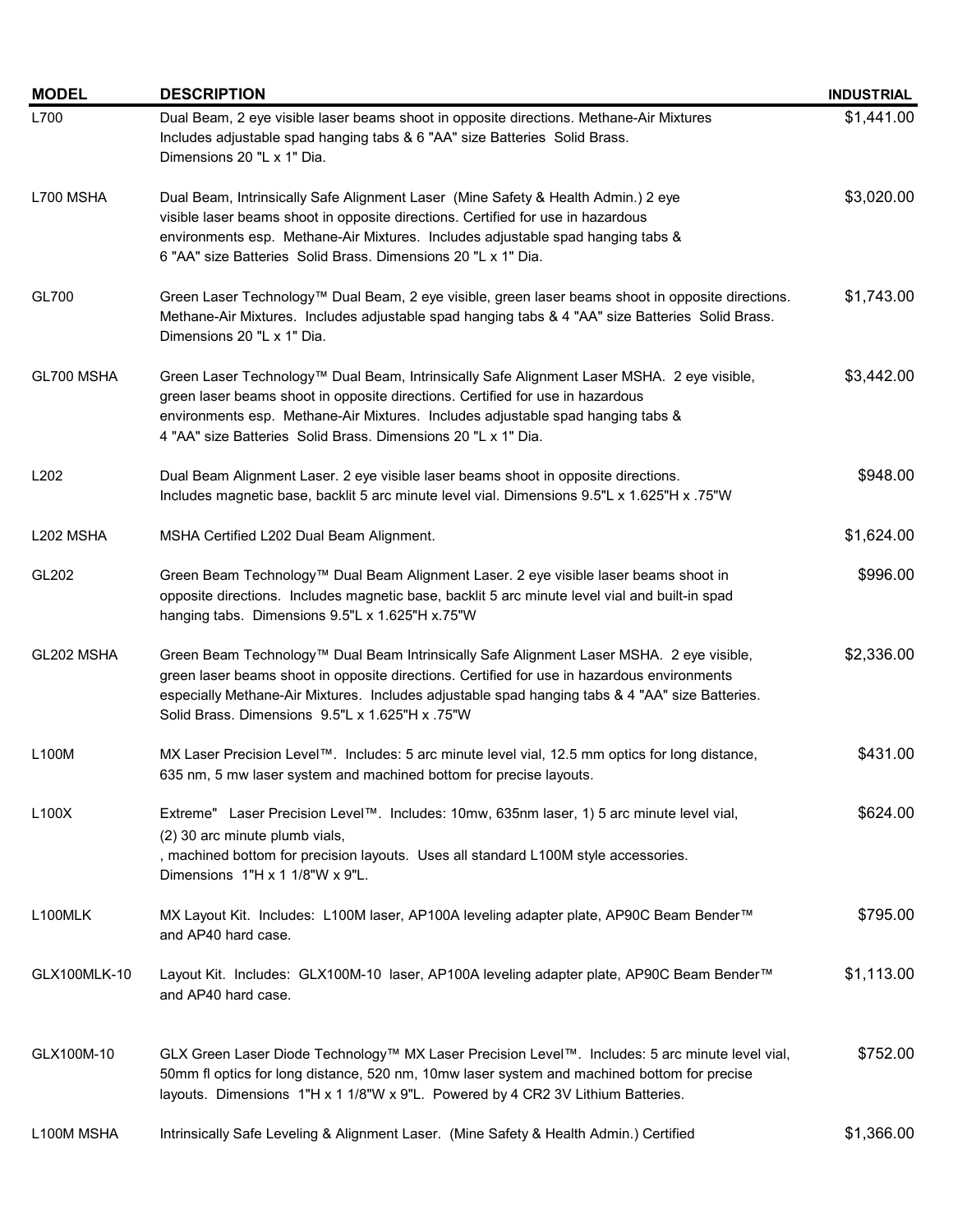| <b>MODEL</b>       | <b>DESCRIPTION</b>                                                                                                                                                                                                                                                                                            | <b>INDUSTRIAL</b> |
|--------------------|---------------------------------------------------------------------------------------------------------------------------------------------------------------------------------------------------------------------------------------------------------------------------------------------------------------|-------------------|
|                    | for use in hazardous environments esp. methane-air mixtures. Includes Level & Plumb vials and<br>machined bottom for precision layouts. Uses all Standard L100 style accessories.<br>Dimensions 1"H x 1 1/8"W x 9"L.                                                                                          |                   |
| <b>GL100M</b>      | Green Laser Technology™ MX Laser Precision Level. Includes: 5 arc minute level vial, 50mm fl optics<br>for long distance, 523 nm, 5 mw laser system and machined bottom for precise layouts.                                                                                                                  | \$752.00          |
| GL100M MSHA        | Green Laser Technology™ Intrinsically Safe Leveling & Alignment Laser. MSHA Certified<br>for use in hazardous environments esp. methane-air mixtures. Includes Level & Plumb vials and<br>machined bottom for precision layouts. Uses all Standard L100 style accessories.<br>Dimensions 1"H x 1 1/8"W x 9"L. | \$2,256.00        |
| L50XP              | Extreme Performance Laser Micro Level™. 10mW Laser Diode (40 times brighter)<br>Includes: Torpedo shape and three angle vials. Dimensions: 6 1/2"L x 1 3/8" H x 5/8" W                                                                                                                                        | \$312.00          |
| GL50XP             | Green Laser Technology™ Extreme Performance Laser Micro Level. 10 times brighter than red<br>Includes: Torpedo shape and three angle vials. Dimensions: 6 1/2"L x 1 3/8" H x 5/8" W                                                                                                                           | \$614.00          |
| L50M               | MX Laser Micro Level™. (20 times brighter than standard model)                                                                                                                                                                                                                                                | \$302.00          |
| L25                | Laser Handy Line with 650nm standard laser and 45 arc min. level vial.                                                                                                                                                                                                                                        | \$206.00          |
| L56-PT MSHA        | Intrinsically Safe Red Laser Pointer. Includes Belt Sleeve, push on/off switch and 2 AAA Alkaline<br>Batteries. 7"L x 3/4" Dia.                                                                                                                                                                               | \$350.00          |
| GL56-PT MSHA       | Intrinsically Safe Green Laser Pointer. Includes Belt Sleeve, push on/off switch and 2 AAA Alkaline<br>Batteries. 7"L x 3/4" Dia.                                                                                                                                                                             | \$450.00          |
| L <sub>56</sub>    | Concentric Alignment Laser. Solid brass and waterproof. Includes a backlit 5 arc min.<br>level vial and a machined flat "V" groove. 635nm Bright Beam concentric to O.D.<br>2-"AAA" Batteries Included. Dimension: 6.5"L x 3/4" Dia.                                                                          | \$630.00          |
| L56 MSHA           | MSHA Certified L56 Concentric laser.                                                                                                                                                                                                                                                                          | \$1,454.00        |
| L56S               | Concentric Alignment Laser. Stainless Steel and waterproof. Includes a backlit 5 arc min.<br>level vial and machined flat on bottom of case. 635nm Bright Beam concentric to O.D.<br>2-"AAA" Batteries Included. Dimension: 6.5"L x 3/4" Dia.                                                                 | \$736.00          |
| L <sub>56</sub> SS | Stainless Steel Bar Feeder Alignment Kit Includes L56SS Laser with 5 minute of arc level vial,<br>1/16" aperture, 1 - DT56C Clear target with grids, 1- DT56W White target with grids, DT56S<br>Threaded 3/4" Adapter Sleeve, AP56 Magnetic Spindle Adapter and AP47 Hard Shell Carrying Case                 | \$1,054.00        |
| GL <sub>56</sub>   | Green Beam Technology™ Concentric Alignment Laser. Solid brass and waterproof. Includes a backlit<br>5 arc minute level vial and a machined flat "V" groove. 635nm Bright Beam concentric to O.D.<br>2-"AAA" Batteries Included. Dimension: 6.5"L x 3/4" Dia.                                                 | \$773.00          |
| GL56 MSHA          | Green Beam Technology™ MSHA Certified L56 Concentric laser.                                                                                                                                                                                                                                                   | \$2,062.00        |
| L58AC              | Alignment Module. Power:110 Volts AC. Includes 5' Cord and AC Adapter.<br>Dimensions 3 1/4" L x .75" Dia.                                                                                                                                                                                                     | \$422.00          |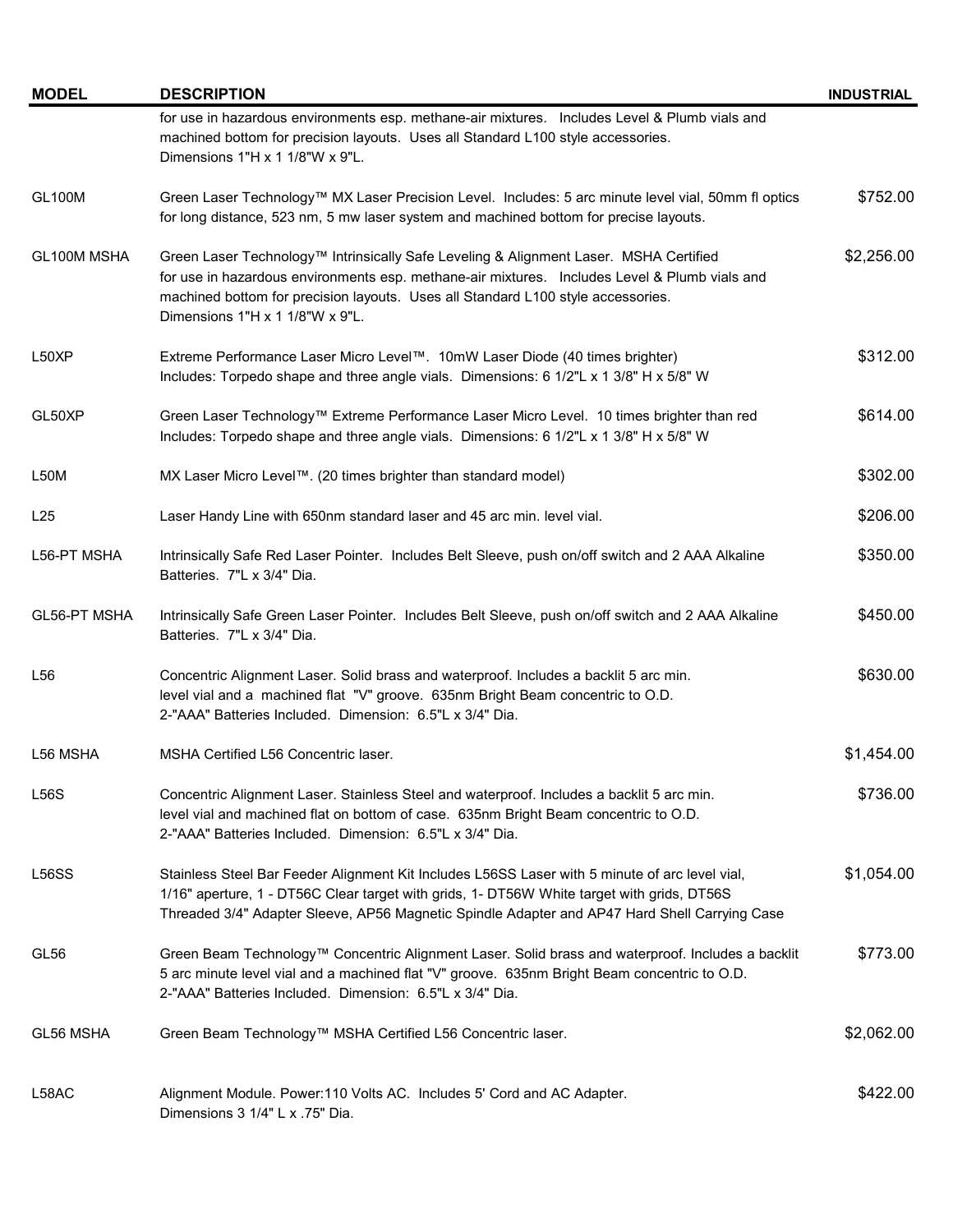| <b>MODEL</b>        | <b>DESCRIPTION</b>                                                                                                                                                                                                                                                          | <b>INDUSTRIAL</b> |
|---------------------|-----------------------------------------------------------------------------------------------------------------------------------------------------------------------------------------------------------------------------------------------------------------------------|-------------------|
| L58DC               | Alignment Module. Power: 4-24 Volts DC. Includes 5' Cord. Dimensions 3 1/4" L x .75" Dia.                                                                                                                                                                                   | \$422.00          |
| L58SAC              | Ecomony Alignment Module. Power 110 Vac, Includes 5' cord & AC Adapter                                                                                                                                                                                                      | \$312.00          |
| L58DRL              | Center Point, Alignment Laser. Power 3 Volts DC. Includes Center Point and Beam.<br>Dimensions 5 1/4" L x .75" Dia.                                                                                                                                                         | \$312.00          |
| L58GM               | Alignment Module. Power: 4.75-36 Volts DC. Includes 4 pin male Turck Power Connector.<br>Dimensions 4 1/4" L x .75" Dia.                                                                                                                                                    | \$466.00          |
| GLX58SAC-LINE       | 30mW, 515nm Green Laser Technology™ Laser Module with the CL002 60° Line Generator Lens.<br>Includes: 110VAC Power Adapter and AP94A Mounting Bracket                                                                                                                       | \$418.00          |
|                     | GLX58BAC-SYS30 Beam Spreader™ System using 30mW Green Laser Technology™ Includes: GLX58BAC Green<br>Laser Module, AP185A Beam Spreader™ with 60° Line Generator and AP185B Beam Shifter™<br>Adapter Plate. Input Power 110VAC, Class IIIa <5mW @515nm. Solid Brass Case.    | \$842.00          |
|                     | GLX58BDC-SYS30 Beam Spreader™ System using 30mW Green Laser Technology™ Includes: GLX58SDC Green<br>Laser Module, AP185A Beam Spreader™ with 60° Line Generator and AP185B Beam Shifter™<br>Adapter Plate. Input Power 12-36VDC, Class IIIa <5mW @ 515nm. Solid Brass Case. | \$842.00          |
| GLX58BAC-10         | Collimated Beam using 10mW Green Laser Technology™ Includes: GLX58BAC Solid Brass, Green<br>Laser Module, Concentric Laser Beam and AP94 Mounting Bracket.<br>Input Power 110VAC, Class IIIa <5mW @ 520nm                                                                   | \$630.00          |
| GLX58BDC-10         | Collimated Beam 10mW Green Laser Technology™ Includes: GLX58BDC Solid Brass, Green<br>Laser Module, Concentric Laser Beam and AP94 Mounting Bracket.<br>Input Power 12-36VDC, Class IIIa <5mW @ 520nm                                                                       | \$630.00          |
| GLX58BAC-30         | Beam Spreader™ System using 30mW Green Laser Technology™ Includes: GLX58BAC Green<br>Laser Module, AP185A Beam Spreader™ with 60° Line Generator and AP94 Mounting Bracket.<br>Input Power 110VAC, Class IIIa <5mW @515nm. Solid Brass Case.                                | \$630.00          |
| GLX58BDC-30         | Beam Spreader™ System using 30mW Green Laser Technology™ Includes: GLX58BDC Green<br>Laser Module, AP185A Beam Spreader™ with 60° Line Generator and AP94 Mounting Bracket.<br>Input Power 12-36VDC, Class IIIa <5mW @ 515nm. Solid Brass Case.                             | \$630.00          |
| <b>RLX58BAC-120</b> | 120mW Red laser line generator module. Includes AP94 Mounting Bracket, 5' power cord with AC<br>Adapter and 60° Divergent Line Genertor Lens Assembly. Dimennsion 4"L x .75" Diameter Solid<br>Brass. Class IIIa <5mW @ 638nm                                               | \$736.00          |
| <b>RLX58BDC-120</b> | 120mW Red laser line generator module. Includes AP94 Mounting Bracket and 5' power cord.<br>Operates from 12VDC to 36VDC. 60° Divergent Line Genertor Lens Assembly. Dimennsion<br>4"L x .75" Diameter Solid Brass. Class IIIa < 5mW @ 638nm                                | \$736.00          |
| GLX58BAC-80         | 80mW Green laser line generator module. Includes AP94 Mounting Bracket, 5' power cord with AC<br>Adapter and 60° Divergent Line Genertor Lens Assembly. Dimennsion 4"L x .75" Diameter Solid<br>Brass. Class IIIa < 5mW @ 520nm                                             | \$736.00          |
| GLX58BDC-80         | 80mW Green laser line generator module. Includes AP94 Mounting Bracket and 5' power cord.                                                                                                                                                                                   | \$736.00          |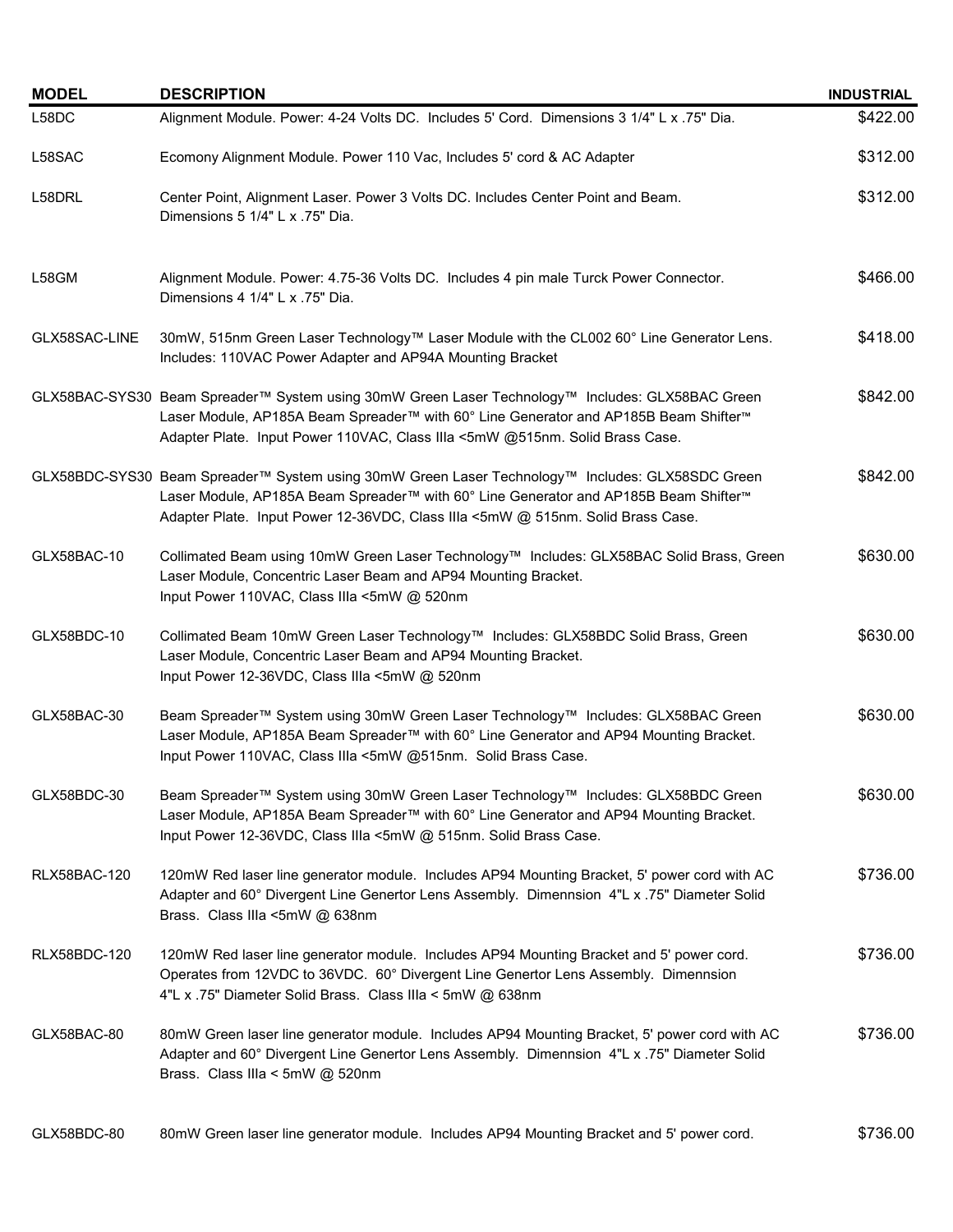| <b>MODEL</b>  | <b>DESCRIPTION</b>                                                                                                                                                                                                                                                  | <b>INDUSTRIAL</b> |
|---------------|---------------------------------------------------------------------------------------------------------------------------------------------------------------------------------------------------------------------------------------------------------------------|-------------------|
|               | Operates from 12VDC to 36VDC. 60° Divergent Line Genertor Lens Assembly. Dimennsion<br>4"L x .75" Diameter Solid Brass. Class IIIa < 5mW @ 520nm                                                                                                                    |                   |
| BLX58BAC-80   | 80mW Blue laser line generator module. Includes AP94 Mounting Bracket, 5' power cord with AC<br>Adapter and 60° Divergent Line Genertor Lens Assembly. Dimennsion 4"L x .75" Diameter Solid<br>Brass. Class IIIa < 5mW @ 450nm                                      | \$736.00          |
| BLX58BDC-80   | 80mW Blue laser line generator module. Includes AP94 Mounting Bracket and 5' power cord.<br>Operates from 12VDC to 36VDC. 60° Divergent Line Genertor Lens Assembly. Dimennsion<br>4"L x .75" Diameter Solid Brass. Class IIIa < 5mW @ 450nm                        | \$736.00          |
|               | GLX Laser Docking Complete Laser Docking System Includes: 2- GLX58BSAC-30 Laser Modules with 30° Line Generator<br>Lens, 2- AP94 Mounting Brackets and 2- HB59 Steel Enclosures with front exit windows.                                                            | \$1,054.00        |
| L59AC         | Alignment Module 1" O.D. Power 110 Volts AC. Includes 12.5 mm optics and 5' power cord.<br>Laser Beam concentric to O.D. Dimensions 4"L x 1" Dia., Solid Brass                                                                                                      | \$567.00          |
| L59DC         | Alignment Module 1" O.D. Includes 12.5 mm optics and 15' power cord. Operates from<br>4-24 VDC power. Laser Beam concentric to O.D. Dimensions 4"L x 1" Dia., Solid Brass                                                                                           | \$466.00          |
| GL58AC        | GL Green Laser Technology™ Alignment Module. Power:110 Volts AC. Includes 5' Cord and AC<br>Adapter. Concentric Laser Beam without mounting bracket. Dimensions 3 1/4" L x .75" Dia.                                                                                | \$551.00          |
| GL58DC        | GL Green Laser Technology™ Alignment Module. Power: 12-36VDC. Includes 5' Power Cord.<br>Concentric Laser Beam without mounting bracket. Dimensions 3 1/4" L x .75" Dia.                                                                                            | \$551.00          |
| GL59AC        | GL Green Laser Technology™ Alignment Module 1" O.D. Power 110 Volts AC. Includes 12.5 mm optics<br>and 5' power cord. Laser Beam concentric to O.D. Dimensions 4"L x 1" Dia., Solid Brass                                                                           | \$797.00          |
| GL59DC        | GL Green Laser Technology™ Alignment Module 1" O.D. Includes 12.5 mm optics and 15' power cord.<br>Operates on 3 VDC power. Laser Beam concentric to O.D. Dimensions 4"L x 1" Dia., Solid Brass<br>(Order PS18 or PS36 for other power options)                     | \$797.00          |
| GLX59BAC-10   | GLX 10mW Greem Laser Module with 110VAC adapter. I" D x 4" L Brass with 5' power cord                                                                                                                                                                               | \$797.00          |
| GLX59BDC-10   | GLX 10mW Greem Laser Module. Operattes from 12VDC to 36VDC. I" D x 4" L Brass with 5' power cord                                                                                                                                                                    | \$797.00          |
| <b>L404AC</b> | Laser Module Emitter includes 4 red laser modules with 60° line generators. Draws 1" wide laser lines.<br>Power 110VAC. Includes mounting bracket with swivel bar. Dim: 4.75"W x 2.75"H x 4.75"L<br>Specify number of laser modules L404 to L410.                   | \$1,372.00        |
| <b>L400LM</b> | L400 Series Red Laser Module with 60° line generator. Includes WP600 Fine Line Adjustment Optics                                                                                                                                                                    | \$159.00          |
| GLX404AC      | GLX Laser Module Emitter includes 4 green laser modules with 60° line generators. Draws 1" wide laser li<br>Power 110VAC. Includes mounting bracket with swivel bar. Dim: 4.75"W x 2.75"H x 4.75"L<br>Specify number of laser modules up to 10. 4 GLX404 to GLX410. | \$1,796.00        |
| GLX400LM      | GLX400 Series Green Laser Module with 60° line generator. Includes WP600 Fine Line Adjustment Optic:                                                                                                                                                                | \$212.00          |
| L600AC        | Laser Crosshair Generator. Power 110 VAC. Includes push button, on/off switch, 5' cord,<br>70° Divergent Lines, AC adapter and AP94 L Bracket. Dimension: 4"L x 1 3/8"H x 3/4"W                                                                                     | \$583.00          |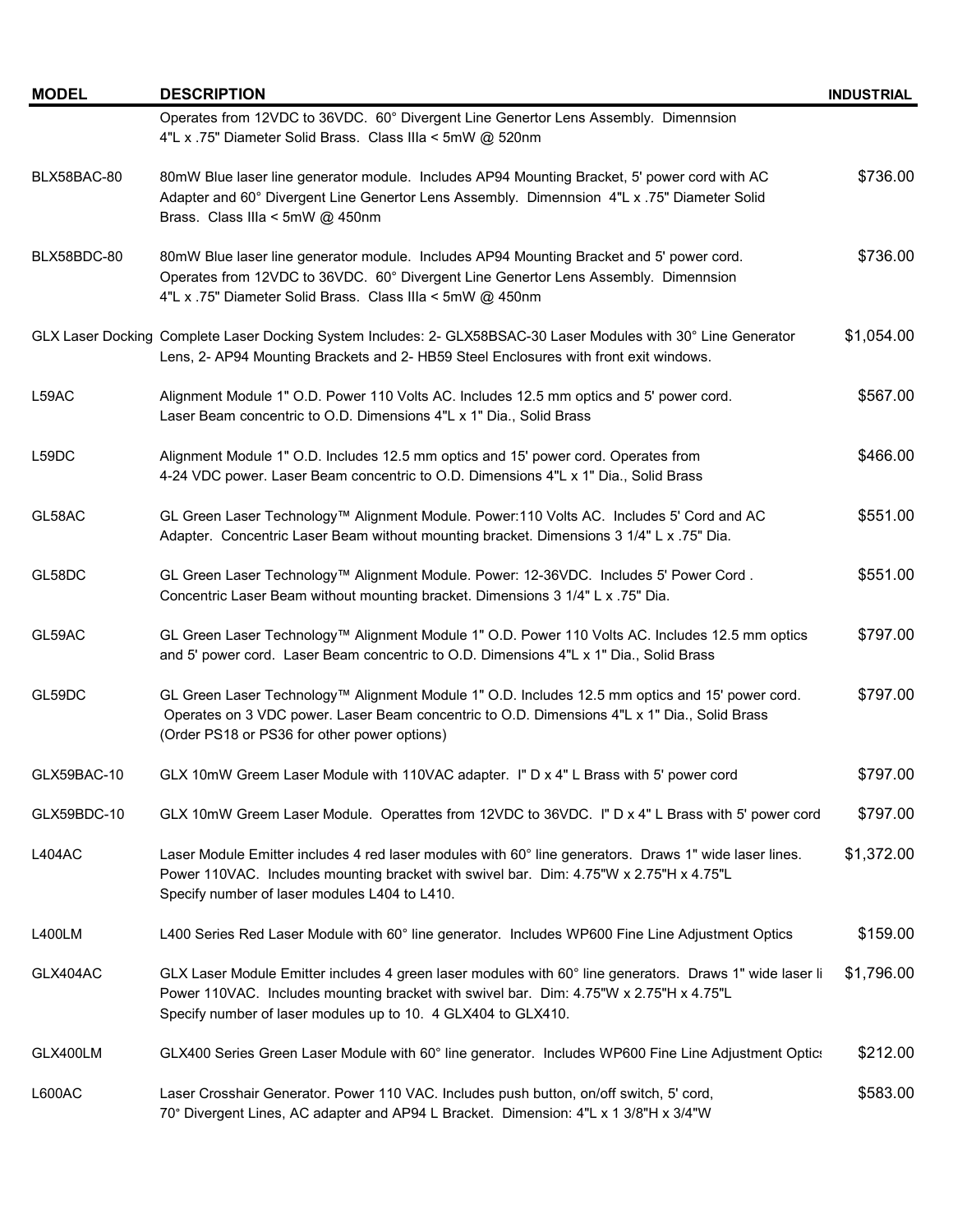| <b>MODEL</b>          | <b>DESCRIPTION</b>                                                                                                                                                                                                                                                                                                                | <b>INDUSTRIAL</b> |
|-----------------------|-----------------------------------------------------------------------------------------------------------------------------------------------------------------------------------------------------------------------------------------------------------------------------------------------------------------------------------|-------------------|
| L600DC                | Laser Crosshair Generator. Requires 4.75-36Volts DC Power. Includes push button, on/off switch,<br>5' cord, 70° Divergent Lines, AC adapter and AP94 L Bracket. Dimensions 4"L x 1 3/8"H x 3/4"W                                                                                                                                  | \$583.00          |
| GL600AC               | Green Laser Technology™ Laser Crosshair Generator. Power 110 VAC. Includes push button,<br>on/off switch, 5' cord and AC adapter. Dimension: 4"L x 1 3/8"H x 3/4"W                                                                                                                                                                | \$906.00          |
| GL600DC               | Green Laser Technology™ Laser Crosshair Generator. Power 3 VDC. Includes push button, on/off<br>switch and 5' cord. Dimension: 4"L x 1 3/8"H x 3/4"W (Order PS18 or PS36 for other power options)<br>(Order PS18 or PS36 for other power options)                                                                                 | \$906.00          |
| GLX600AC-30           | 30mW, Green Laser Crosshair Generator. Includes 1- AP185A Beam Spreaders™, 1- AP185B<br>Beam Shaper™ Adapter Plates with 60° Line Generators and AP94 Mounting Bracket.<br>Hard Anodized Dual Laser Case with internal Power Regulator. Input Power 110VAC, Class IIIa<br><5mW @ 515nm. Includes Push On/Off Switch               | \$1,054.00        |
| GLX600DC-30           | 30mW, Green Laser Crosshair Generator. Includes 1- AP185A Beam Spreaders™, 1- AP185B<br>Beam Shaper <sup>™</sup> Adapter Plates with 60° Line Generators and AP94 Mounting Bracket.<br>Hard Anodized Dual Laser Case with internal Power Regulator. Input Power 12-36VDC, Class IIIa<br><5mW @ 515nm. Includes Push On/Off Switch | \$1,054.00        |
| L600DC GM             | Laser Line Generator, requires 24 volts DC power. Dimension 4"L x 3/4"W x 3/8"H.<br>(2 laser diodes, 2 lines and Turck power connector)                                                                                                                                                                                           | \$720.00          |
| <b>L600DC P&amp;G</b> | Laser Line Generator, requires 24 volts DC power. Dimension 4"L x 3/4"W x 3/8"H.<br>(1 laser diode, 1 line and turck connector)                                                                                                                                                                                                   | \$667.00          |
| L750                  | Sea Beam™ Dual Beam, Underwater Red Laser System. 75mm spacing VideoRay 9 pin male plug                                                                                                                                                                                                                                           | \$2,114.00        |
| <b>SB10</b>           | Sea Beam™ Dual Beam and Dual Power Red Laser Scaler. External power cord provided with internal<br>battery option. Includes 60° Line Generator Lens and Urethane housing.                                                                                                                                                         | \$2,491.00        |
| <b>SB20</b>           | Sea Beam™ Dual Beam Laser Scaler with internal battery power only.<br>Includes 60° Line Generator Lens and Urethane housing.                                                                                                                                                                                                      | \$2,114.00        |
| GLXSB10               | Sea Beam™ Dual Green Beam Laser Scaler with internal battery power and power cable or<br>connector. Use DL123 A Lithium Photo Battery. Includes 30 times bright laser beams, Urethane<br>housing and 60° Line Generator Lens or optional green laser dots.                                                                        | \$2,915.00        |
| GLXSB20               | Sea Beam™ Dual Green Beam Laser Scaler with internal battery power only. Use DL123A 3V<br>Lithium Photo Battery. Includes 30 times bright laser beams, Urethane housing and 60° Line<br>Generator Lens or optional green laser dots.                                                                                              | \$2,650.00        |
| <b>WL58</b>           | Waterproof Laser Module with red laser, 635nm Class IIIa, 5mW. External power cable provided to<br>customer specifications. Includes 60° Line Generator Lens. Power 4.75VDC-36VDC                                                                                                                                                 | \$1,054.00        |
| GWL58                 | Waterproof Laser Module with GLX Green Laser Diode, 515nm Class IIIa, 30mW. External power cable<br>provided to customer specifications. Includes 60° Line Generator Lens. Power 12VDC-36VDC                                                                                                                                      | \$1,325.00        |
| <b>WL56</b>           | Waterproof Laser Module with red laser. Battery operated with 2 AAA Alkaline Batteries for a 10-12Hr.<br>continuous operation. Maximum depth is 1,000ft. (300m). Includes 60° Line Generator Lens.                                                                                                                                | \$1,054.00        |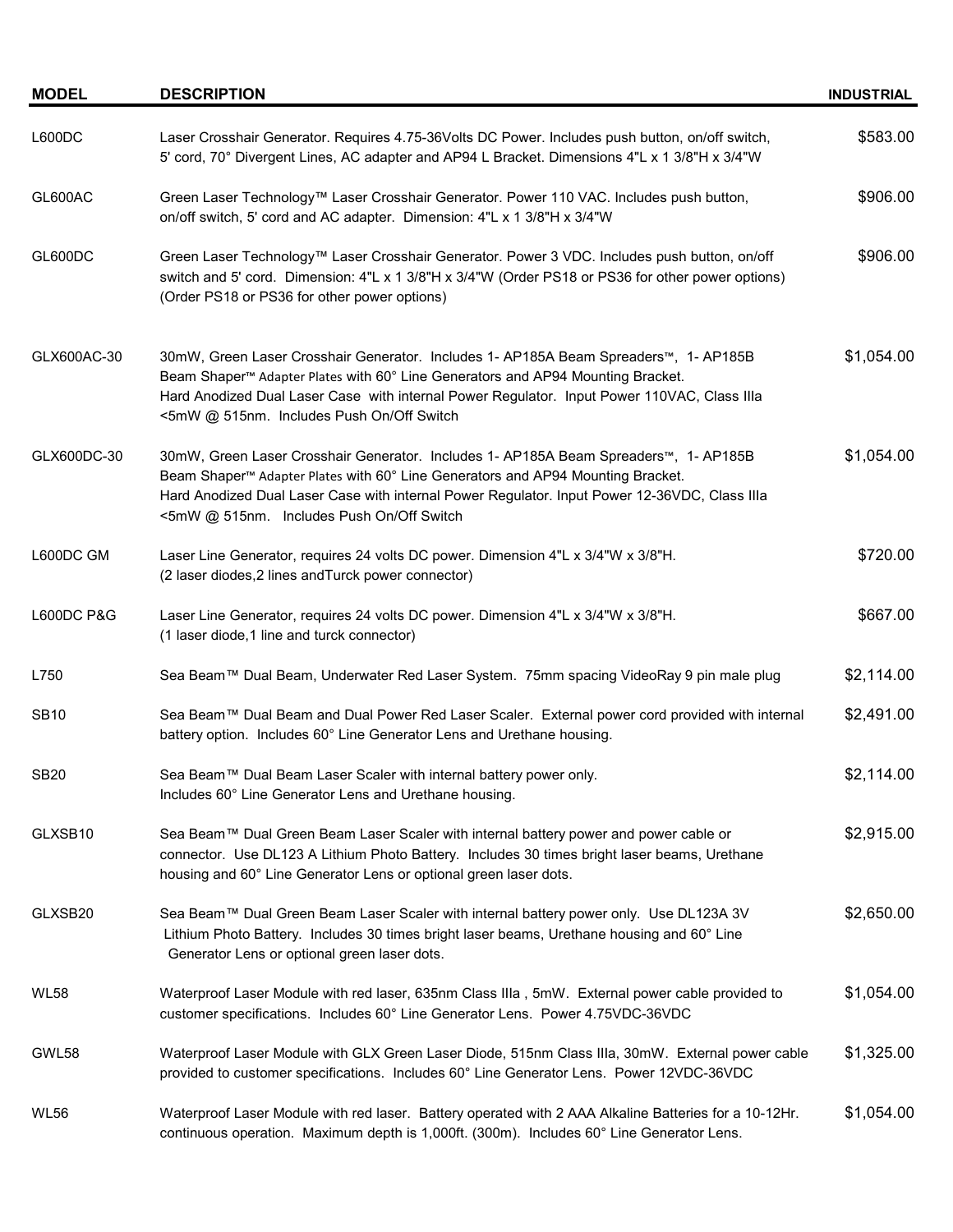| <b>MODEL</b> | <b>DESCRIPTION</b>                                                                                                                                                                                                                                                                           | <b>INDUSTRIAL</b> |
|--------------|----------------------------------------------------------------------------------------------------------------------------------------------------------------------------------------------------------------------------------------------------------------------------------------------|-------------------|
| GWL56        | Waterproof Laser Module with Green Laser module. Battery operated with 2 AAA Alkaline Batteries<br>for a continuous operation of 4-5 Hrs. Maximum depth is 1,000 ft. (300m). Includes 60° Line Generator Lens.                                                                               | \$1,325.00        |
| <b>SG58</b>  | Speargun Laser Sight, Solid Naval Brass. Battery operated with 1 DL123A Lithium Battery. Red laser<br>beam with 10 hours of continous operation. Dimensions: 5" Long x 1" Dia., Max. depth is 600 ft. (200m)<br>Weight: 8 oz. in fresh water.                                                | \$418.00          |
| RT58DC       | Remote Trigger Speargun Laser Sight System. Includes Trigger Housing with switch, DL123A 3V Lithium<br>battery, connectors, red laser module, laser windage and elevation mounting system, mounting<br>spacer and aiming target. Max. depth: 400ft. (120m). Weight: 3.9 oz in fresh water.   | \$630.00          |
| GSG58        | Speargun Laser Sight, Solid Naval Brass. Battery operated with 1 DL123A Lithium Battery. Green Laser<br>Beam with 4 hours of continous operation. Dimensions: 5" Long x 1" Dia., Max. depth: 600 ft. (200m)<br>Weight: 8 oz. in fresh water.                                                 | \$577.00          |
| GRT58DC      | Remote Trigger Speargun Laser Sight System. Includes Trigger Housing with switch, DL123A 3V Lithium<br>battery, connectors, green laser module, laser windage and elevation mounting system, mounting<br>spacer and aiming target. Max. depth: 400ft. (120m). Weight: 3.9 oz in fresh water. | \$736.00          |
| L80          | Sheave Alignment System. Includes L80 Pulley Alignment Laser, 3- L80MT<br>Magnetic Targets and Hard Shell Carrying Case.                                                                                                                                                                     | \$1,054.00        |
| L80 MSHA     | MSHA Certified L80 Sheave Alignment System.                                                                                                                                                                                                                                                  | \$2,070.00        |
| GL80         | Green Laser Technology™ Sheave Alignment System. Includes L80 Pulley Alignment Laser, 3- L80MT<br>Magnetic Targets and Hard Shell Carrying Case.                                                                                                                                             | \$1,356.00        |
| GL80 MSHA    | Green Laser Technology™ MSHA Certified L80 Sheave Alignment System.                                                                                                                                                                                                                          | \$2,640.00        |
| GL80 Trainer | Dayglow Sheave Alingment Trainer and Demonstrator. Includes sheaves, belt and adjustment screws.                                                                                                                                                                                             | \$597.00          |
| AP80MT       | Adjustable Magnet Target (For Pulley Alignment Kits)                                                                                                                                                                                                                                         | \$69.00           |
| <b>RLX85</b> | LX Series™ Sheave Alignment System Includes: LX Series Sheave Alignment Laser with 120mW<br>Red Laser Diode, 3-Red ColorGage™ magnetic targets and Foam Filled, Hard Shell Carrying<br>Case. Dimension: 10 1/2" L x 7" W x 3" H. Weight 3Lbs.                                                | \$842.00          |
| GLX85        | LX Series™ Sheave Alignment System Includes: LX Series Sheave Alignment Laser with 80mW<br>Green Laser Diode, 3-Red ColorGage™ magnetic targets and Foam Filled, Hard Shell Carrying<br>Case. Dimension: 10 1/2" L x 7" W x 3" H. Weight 3Lbs.                                               | \$842.00          |
| BLX85        | LX Series™ Sheave Alignment System Includes: LX Series Sheave Alignment Laser with 80mW<br>Blue Laser Diode, 3-Red ColorGage™ magnetic targets and Foam Filled, Hard Shell Carrying<br>Case. Dimension: 10 1/2" L x 7" W x 3" H. Weight 3Lbs.                                                | \$842.00          |
| AP85MT-Red   | LX Series™ ColorGage™ Red. Fluorescent and Retro-Reflective Magnetic Target 1 1/4" H x 1 1/4" Dia.                                                                                                                                                                                           | \$69.00           |
| AP85MT-Green | LX Series™ ColorGage™ Green. Fluorescent and Retro-Reflective Magnetic Target 1 1/4" H x 1 1/4" Dia                                                                                                                                                                                          | \$69.00           |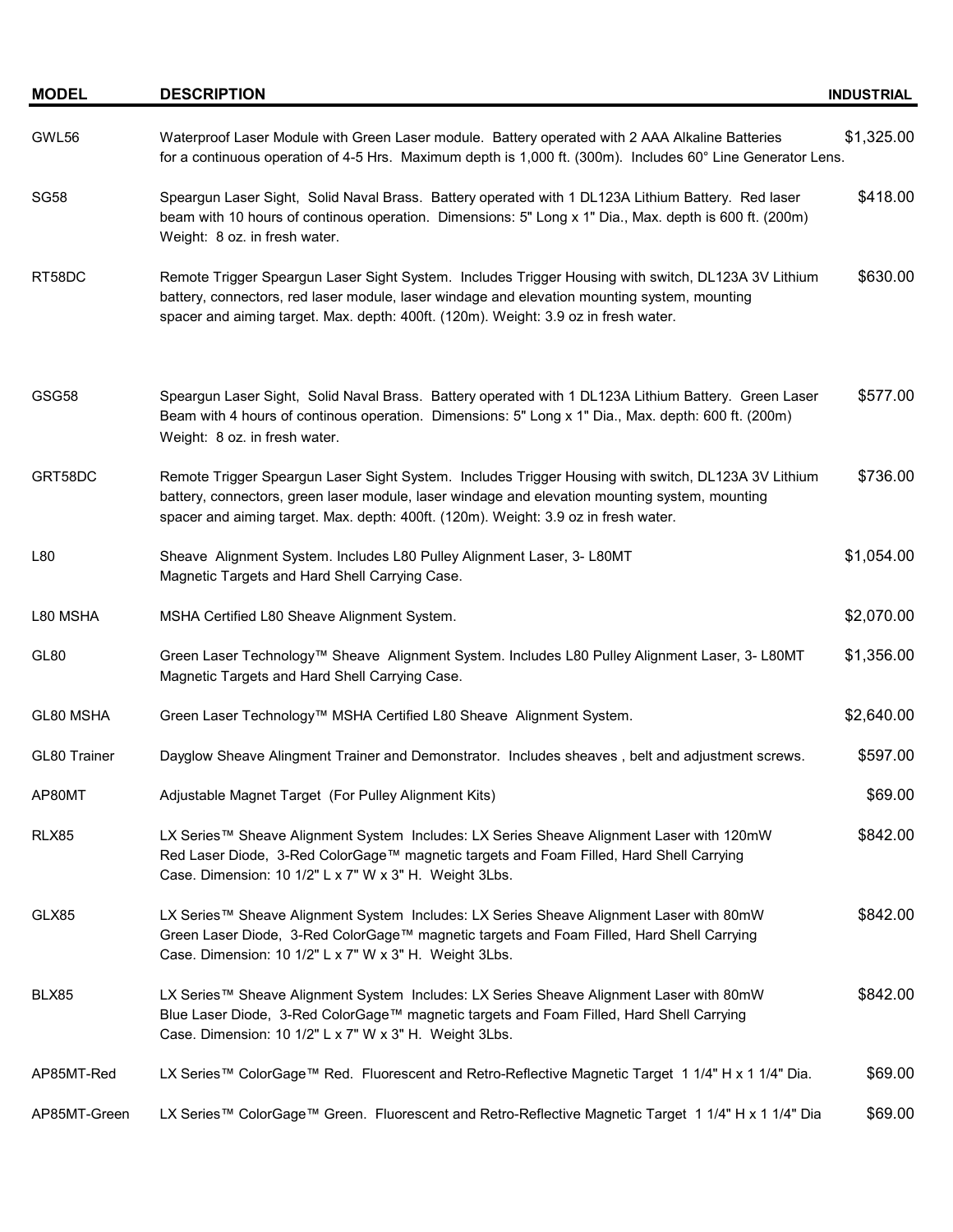| <b>MODEL</b>     | <b>DESCRIPTION</b>                                                                                                                                                                                                                                                                     | <b>INDUSTRIAL</b> |
|------------------|----------------------------------------------------------------------------------------------------------------------------------------------------------------------------------------------------------------------------------------------------------------------------------------|-------------------|
| AP85MT-Blue      | LX Series™ ColorGage™ Blue. Fluorescent and Retro-Reflective Magnetic Target 1 1/4" H x 1 1/4" Dia.                                                                                                                                                                                    | \$69.00           |
| <b>HB59</b>      | Steel Enclosure for Outdoor Installations. Includes 110VAC Receptacle. 8"W x 8"H x 4"D NEMA 3<br>Includes Acrylic Window (Specify Exit Window Location)                                                                                                                                | \$127.00          |
| <b>HB60</b>      | Fiberglass Heated and Insulated Waterproof Enclosure for Outdoor Installations. Includes 110VAC<br>Receptacle. 12"W x 14"H x 6"D NEMA 4X Includes Acrylic Window (Specify Exit Window Location)<br>Temperature ooerating range -40C (-40F) to +50C (+123F) Thermostatically controled. | \$312.00          |
| <b>HB61</b>      | Fiberglass Heated and Insulated Waterproof Enclosure for Outdoor Installations. Includes 110VAC<br>Receptacle. 14"W x 16"H x 8"D NEMA 4X Includes Acrylic Window (Specify Exit Window Location)<br>Temperature ooerating range -40C (-40F) to +50C (+123F) Thermostatically controled. | \$418.00          |
| <b>PC 110VAC</b> | Photocell 110VAC use with HB59 Steel Enclosure                                                                                                                                                                                                                                         | \$47.00           |
| AP11             | Stainless Steel Rock Bolt 3/4" - 10 x 11" Long                                                                                                                                                                                                                                         | \$37.00           |
| AP12             | Stainless Steel Extension Nuts, Hex Sided 3/4" -10 x 1 3/4" Long                                                                                                                                                                                                                       | \$210.00          |
| AP13             | Rock Anchors 1 3/4" Diameter 3/4" - 10 x 5" Long                                                                                                                                                                                                                                       | \$11.00           |
| AP15             | Aperture Pack. Includes 1/16", 3/32" & 1/8" Dia. apertures. (Fits L25, L50, L56 & L58)                                                                                                                                                                                                 | \$58.00           |
| AP16             | Aperture Pack. Includes 1/16", 3/32", 1/8" & 13/64" Dia. apertures. (Fits L100, L350 & L700)                                                                                                                                                                                           | \$58.00           |
| AP56             | Magnetic Spindle Adapter includes adjustment screws (Fits L56SS and L56B Lasers)                                                                                                                                                                                                       | \$206.00          |
| AP56S            | 3/4" Threaded Adapter Sleeve to connect DT56C and DT56W to MagneticSpindle Adapter                                                                                                                                                                                                     | \$79.00           |
| AP65             | Stainless Steel Gimbal Support Bracket Use with AP97 Mounting Block                                                                                                                                                                                                                    | \$107.00          |
| AP92             | Mounting Collar. (Use with al Lasers for fasten accessories)                                                                                                                                                                                                                           | \$41.00           |
| AP94             | Adjustable Mounting Assembly. Includes "L" bracket and laser mounting block.                                                                                                                                                                                                           | \$79.00           |
| AP94A            | Adjustable Mounting Assembly. Includes "L" bracket and laser mounting block for 1" lasers.<br>Non-Anodized, Glass Bead Finish                                                                                                                                                          | \$79.00           |
| AP94B            | Adjustable Mounting Assembly for 1 5/8" Diameter Laser Tubes. Includes Stainless Steel AP65<br>"L" Bracket and AP97 laser mounting block with mounting hardware. (Use with GL350 Laser.)                                                                                               | \$180.00          |
| AP96             | Hard Mount which includes: AP97 Mounting Block, 4- AP11 SS Rock Bolts, 2- AP12 Extension<br>Nuts, 4- AP13 Rock Anchors 1 1/4" Dia., 2- AP94 Mounting Brackets, AP65 SS Gimbal Support<br>Bracket and AP46 Foam Filled, Hard Case Hard Case.                                            | \$1,015.00        |
| AP97             | Mounting Block includes 1/4-20 hardware. Fits 1 5/8" Diameter GL350 Mining Laser                                                                                                                                                                                                       | \$159.00          |
| AP97A            | Mounting Collar Adapter with 1" I.D. and 1 5/8" O.D. Fits into AP97 for mounting L350 Mining Laser                                                                                                                                                                                     | \$31.00           |
| AP98             | Magnetic support bracket system. Includes AP94 "L" bracket mounting assembly.                                                                                                                                                                                                          | \$121.00          |
| AP90C            | Dual Vial 90° Beam Bender™ (Use w/ L100 Laser Precision Level)                                                                                                                                                                                                                         | \$164.00          |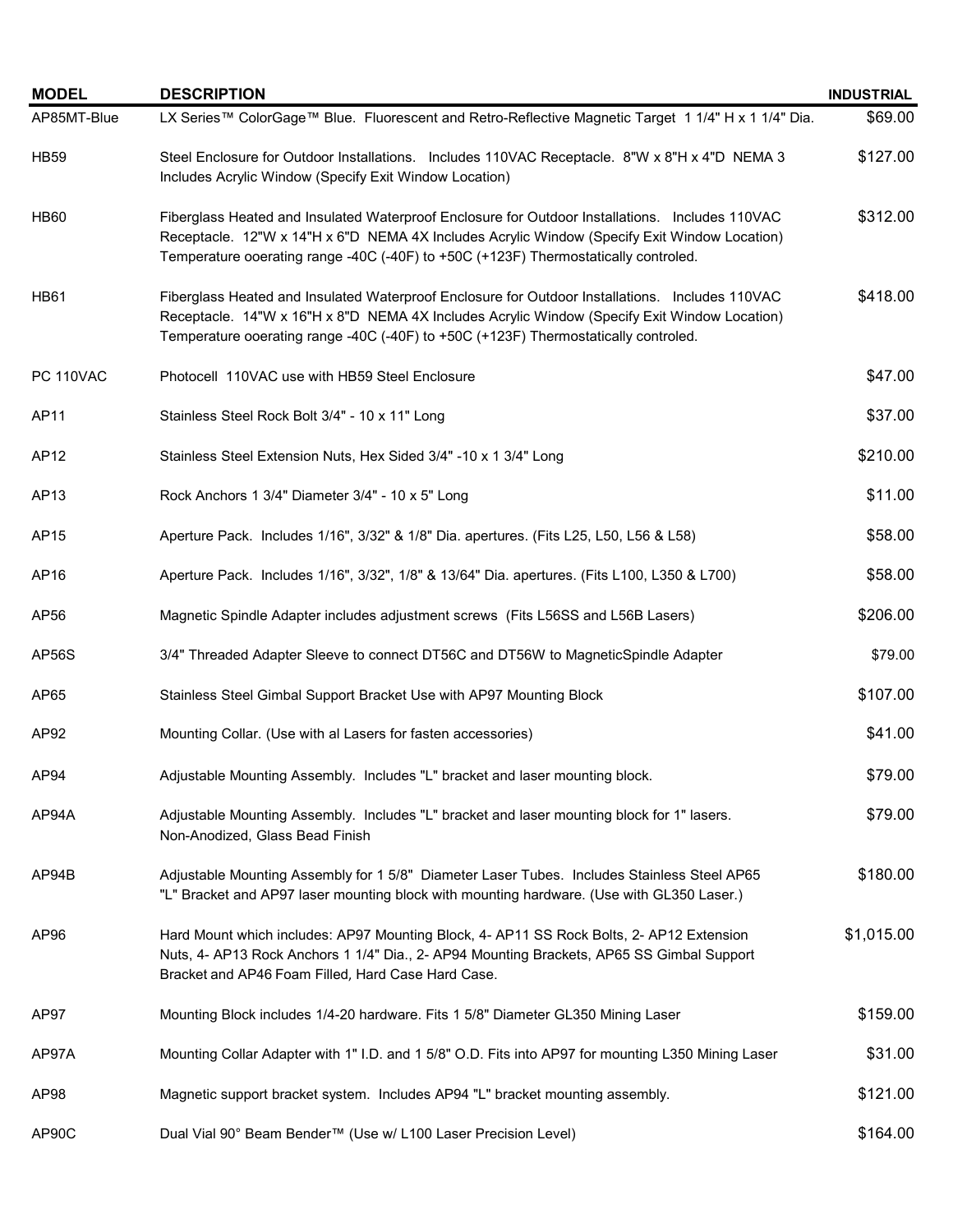| <b>MODEL</b>  | <b>DESCRIPTION</b>                                                                                                                                                                                                                                                                     | <b>INDUSTRIAL</b> |
|---------------|----------------------------------------------------------------------------------------------------------------------------------------------------------------------------------------------------------------------------------------------------------------------------------------|-------------------|
| <b>AP180C</b> | Dual Vial Beam Spreader™ (Use w/ L100 Laser Precision Level)                                                                                                                                                                                                                           | \$164.00          |
| AP185A        | Beam Shaper™ Even intensity Line Generator using Powell Lens Tech. Use with GLX Green Lasers.                                                                                                                                                                                          | \$159.00          |
| AP185B        | Intensity Shift Adapter Plate. Use with AP185 and AP185A Beam Shaper™ Line Gen. Lens Systems                                                                                                                                                                                           | \$217.00          |
| AP100A        | Leveling Adapter Plate (Delrin). (For use will all lasers. Fits 5/8" x 11 Threaded Tripod.)<br>Includes 3 - 1/4" x 20 Brass Leveling Legs.                                                                                                                                             | \$159             |
| AP100B        | Leveling Adapter Plate (Aluminum). (For use will all lasers. Fits 5/8" x 11 Threaded Tripod.)<br>Includes 3 - 9/1`6" x 32 Brass Leveling Legs. Use with AP100PLT Tripod Adjustment Plate                                                                                               | \$350             |
| AP1000        | Transit Adapter Plate w/ horizontal & vertical adjustment. (Fits 5/8" x 11 tpi tripods.)                                                                                                                                                                                               | \$995.00          |
| AP1400        | Rail and Gantry Alignment Kit. Includes: L202 Dual Beam Alignment Laser, AP90C Beam Bender™,<br>LDM 150 LaserTape™, DT200 Retro-Reflective Magnetic Target and AP46 Hard Shell Carrying Case                                                                                           | \$1,376.00        |
| AP1500        | Mounting System. Includes: AP1000 leveling adapter plate, AP353 Dovetail Guide,<br>Mounting Base Plate, and AP351 1" ring set (2). Mounts onto 5/8"-11tpi tripod.<br>Dimensions 6.5"H x 5"L x 4" Dia.                                                                                  | \$1,105.00        |
| AP1550        | Rail Alignment Kit for 2,000 ft. Alignments. Includes: L355X Extreme Long Distance Alignment Laser,<br>AP353A 5" Magnetic Mounting Base, 1" Ring Set, AP1000 Leveling Adapter Plate, DT200 Retro-<br>Reflective Magnetic Target, LDM 150 Lasertape™ and AP46 Hard Shell Carrying Case. | \$2,695.00        |
| AP1600        | Tripod Mounting System Includes: AP1000 Leveling Adapter Plate, AP353 Mounting Base and<br>AP97 Mounting Block for GL350 lasers. Order AP97A for L350 Laser                                                                                                                            | \$1,015.00        |
| AP202         | Support Bracket w/magnets. (Use with L202 and L600)                                                                                                                                                                                                                                    | \$111.00          |
| AP351         | 1" Ring Set (2) (Use w/ AP1500 mounting system)                                                                                                                                                                                                                                        | \$100.00          |
| AP353         | Magnetic Dovetail Guide and Mounting Base Plate. 1" Long (Use with AP94)                                                                                                                                                                                                               | \$79.00           |
| AP353A        | Magnetic Dovetail Guide and Mounting Base Plate. 5" Long (Use with L350 & L700)                                                                                                                                                                                                        | \$195.00          |
| AP354         | Dovetail Mounting with magnetic base with holes for mounting AP90C & AP180C.                                                                                                                                                                                                           | \$90.00           |
| AP355         | Beam Extender. Shoots beam 2 miles. (Use w/L350, L700, L100 & GLX LDs) * (Reqs. Circulaser diode w.                                                                                                                                                                                    | \$389.00          |
| AP356         | Beam Extender. Shoots beam 2 miles. (Use with GL350)                                                                                                                                                                                                                                   | \$422.00          |
| AP30          | Soft Shell, plush lined and padded, 12" carrying case.                                                                                                                                                                                                                                 | \$47.00           |
| AP40          | Hard Shell, foam filled case. Dimensions: 14"L x 10"W x 4"H. (Fits L100M)                                                                                                                                                                                                              | \$58.00           |
| AP41          | Hard Shell, foam filled case. Dimensions: 17"L x 8" W x 9"H. (Fits L350)                                                                                                                                                                                                               | \$58.00           |
| AP42          | Soft shell 18" plush lined and padded carrying case. (Fits L350)                                                                                                                                                                                                                       | \$47.00           |
| AP43          | Sheave Alignment System Hard Shell Carrying Case. Dimensions: 10 1/2"L x 7"W x 3"H                                                                                                                                                                                                     | \$58.00           |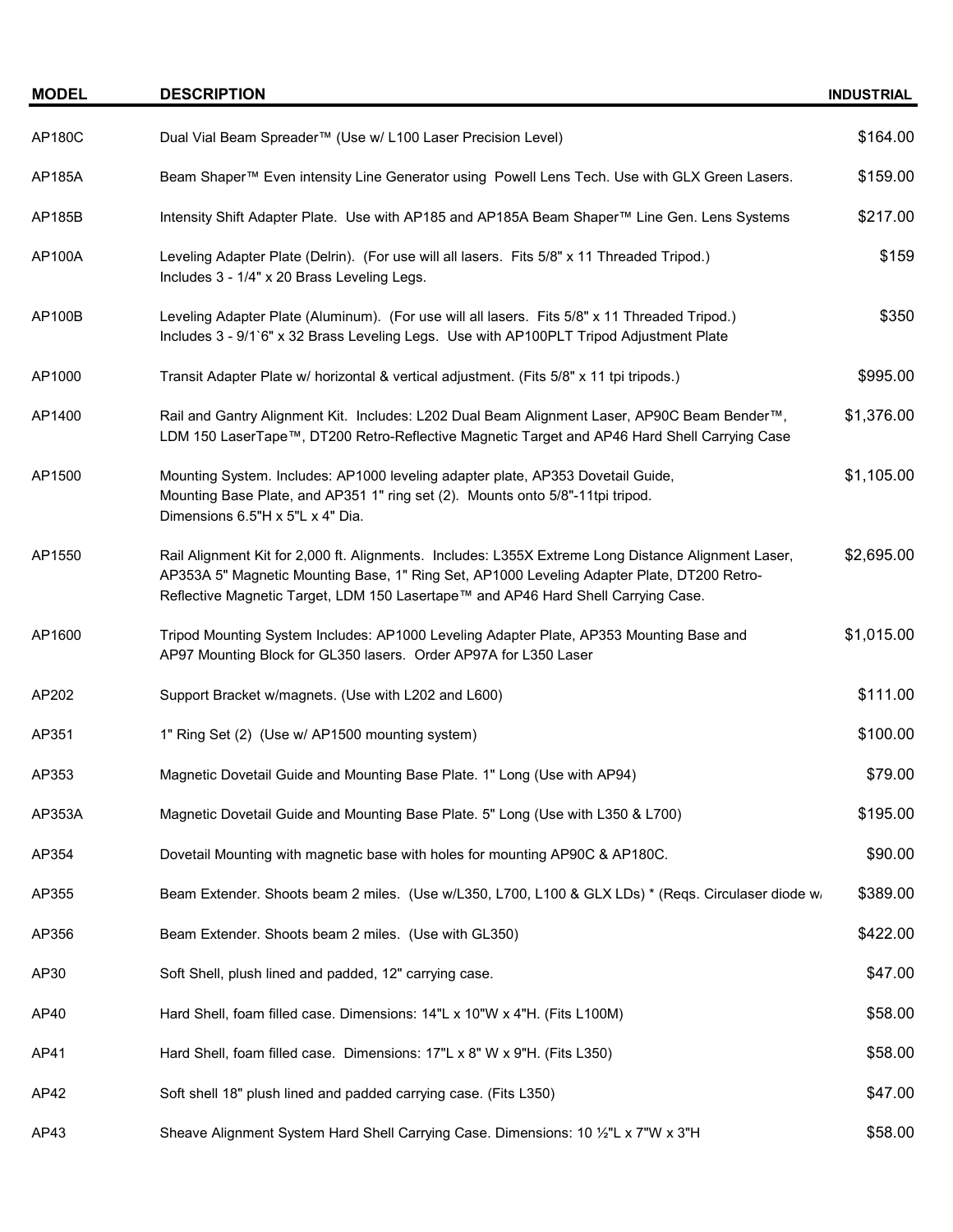| <b>MODEL</b>       | <b>DESCRIPTION</b>                                                                                                                                          | <b>INDUSTRIAL</b> |
|--------------------|-------------------------------------------------------------------------------------------------------------------------------------------------------------|-------------------|
| AP44               | PVC Hard Case with Screw Cap. 2" I.D., Foam Filled End Caps (Fits L350)                                                                                     | \$63.00           |
| AP45               | Soft Shell 21" Plush Lined and Padded Case (Fits L700)                                                                                                      | \$49.00           |
| AP46               | Extra Large, foam filled hard case. Dimensions: 24"L x 10" H x 12" W (Fits L355, L700 & AP1500)                                                             | \$86.00           |
| AP47               | Sheave Alignment System Hard Shell Carrying Case. Dimensions: 10 1/2"L x 7"W x 3"H<br>Includes 4 built in case magnets for securing case to metal surfaces. | \$58.00           |
| BE4.5V or BE6V     | 110 VAC Battery Eliminator replaces batteries in L50, L56 & L100 Lasers.                                                                                    | \$60.00           |
| <b>BP4.5V</b>      | 4.5 VDC Battery Pack with switch. Uses 3 size AA batteries. (Use with L58, L59, L600 Lasers).                                                               | \$60.00           |
| BP <sub>12</sub> V | 12 VDC Battery Pack with Switch. Uses 8 Size AA Batteries. (Use with GLX Laser Systems)                                                                     | \$60.00           |
| <b>IPA-220</b>     | International Power Adapter. Operates laser on 220 or 110 VAC @ 50 or 60 Hz.<br>AC power plug not included.                                                 | \$143.00          |
| <b>PS18</b>        | DC to DC Power Adapter. 9-18 VDC input, 3.3 VDC output. 5' cord included<br>Use with GL58DC and GL59 DC                                                     | \$143.00          |
| GLD15              | 532nm Green Laser Diode System, 15 mW                                                                                                                       | \$302.00          |
| <b>WP58</b>        | Fine Beam Steering Optics. (Use with L56, L58, L202 & L600 style lasers.)                                                                                   | \$185.00          |
| <b>WP59</b>        | Fine Beam Steering Optics. (Use with L350, GL350, L100M L59 style lasers.)                                                                                  | \$422.00          |
| <b>WP600</b>       | Fine Line Adjustment. (Use with L56, L58, L202 & L600 style lasers.)                                                                                        | \$95.00           |
| 10LD               | 10MW, 635 nm laser Diode (20 times brighter beam)                                                                                                           | \$185.00          |
| <b>CLD</b>         | * Blue Sky Research Circulaser with u lens: 635nm, 5mw                                                                                                      | \$291.00          |
| <b>GLX-50</b>      | 50mW Upgrade on all GLX Laser Systems per Laser Engine                                                                                                      | \$53.00           |
| <b>GLX-80</b>      | 80mW Upgrade on all GLX Laser Systems per Laser Engine                                                                                                      | \$106.00          |
| CL1000             | Built in Line Generator. 6° Divergent beam angle- 10' line @100'. (Use w/ L100M, L350 & AP180C).                                                            | \$102.00          |
| CL2000             | Built in Line Generator. 6° Divergent beam angle- 10' line @100'. (Use w/ L56, L202 & L50).                                                                 | \$102.00          |
| GL1000             | Built in Line Generator. 6° Divergent beam angle- 10' line @100'. (Use w/ GL100M, GL350 & GL700).                                                           | \$102.00          |
| GL2000             | Built in Line Generator. 6° Divergent beam angle- 10' line @100'. (Use w/ GL56, GL202 & GL50).                                                              | \$102.00          |
| <b>CL40</b>        | Built in Line Generator. 40° Divergent beam angle- (Use w/ L350, L700 & L100).                                                                              | \$102.00          |
| CL <sub>50</sub>   | Built in Line Generator. 35° Divergent beam angle- (Use w/ L202, L56, L58 & L600).                                                                          | \$102.00          |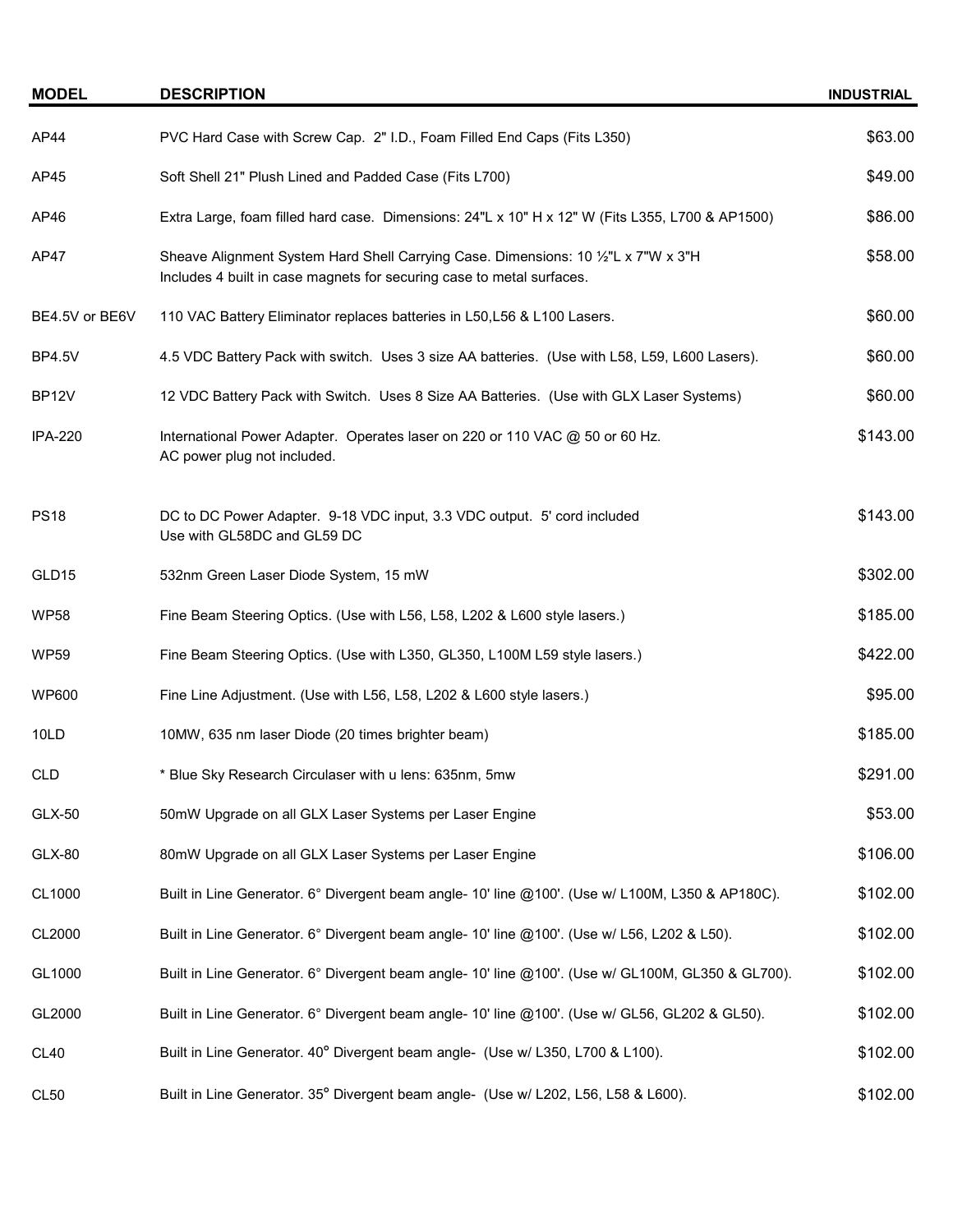| <b>MODEL</b>   | <b>DESCRIPTION</b>                                                                                                                                           | <b>INDUSTRIAL</b> |  |  |  |
|----------------|--------------------------------------------------------------------------------------------------------------------------------------------------------------|-------------------|--|--|--|
| CL60           | Built in Line Generator. 60° Divergent beam angle- (Use w/ L202, L56, L58 & L600).                                                                           |                   |  |  |  |
| CL2mm          | 70° Divergent Rod Lens 2mm Diameter (Use with GL80, GL58 and GL56)                                                                                           |                   |  |  |  |
| CL150          | 1° Divergent Angle, 5/16" Line Length @ 18"                                                                                                                  | \$90.00           |  |  |  |
| CL075          | 2° Divergent Angle, 5/8" Line Length @ 18"                                                                                                                   | \$90.00           |  |  |  |
| CL025          | 3° Divergent Angle, 1" Line Length @ 18"                                                                                                                     | \$90.00           |  |  |  |
| CL015          | 10° Divergent Angle, 3" Line Length @ 18"                                                                                                                    | \$90.00           |  |  |  |
| CL007          | 20° Divergent Angle, 6" Line Length @ 18"                                                                                                                    | \$90.00           |  |  |  |
| CL002          | 70° Divergent Angle, 25" Line Length @ 18"                                                                                                                   | \$90.00           |  |  |  |
| CL360          | 300° Divergent Line Generator Lens Use with L56, L58, L202 and L600 both red and green lasers                                                                | \$302.00          |  |  |  |
| <b>POL 56</b>  | Adjustable Polarizer with Beam Correction Wedge Prisms. Dims laser light 50% to 1%.<br>Fits L58 and L56 Thread types. Works with Red and Green Laser systems | \$159.00          |  |  |  |
| POL A          | Polarizing Lens in Lens can. 9/16-32 tpi thread. Fits L58 and L56 Thread Types                                                                               | \$132.00          |  |  |  |
| LV56           | 5 Min. of arc level vial. "Glows in the dark".                                                                                                               | \$68.00           |  |  |  |
| <b>DT 56C</b>  | Clear Bar Feeder Target with Etched Grid                                                                                                                     | \$159.00          |  |  |  |
| <b>DT 56W</b>  | White Bar Feeder Target with Etched Grid                                                                                                                     | \$159.00          |  |  |  |
| <b>DT 56S</b>  | 3/4" Threaded Adapter Sleeve                                                                                                                                 | \$79.00           |  |  |  |
| DT180          | Red Translucent Magnetic Target. Dimensions: 3" x 4"                                                                                                         | \$47.00           |  |  |  |
| DT200          | Red Retro-Reflective/Magnetic Target. Dimensions: 3" x 4"                                                                                                    | \$62.00           |  |  |  |
| <b>LDM 150</b> | Lasertape™ Laser Distance Measurement Tool, Accurate to 1/16" at 165'                                                                                        | \$265.00          |  |  |  |
| AP354S-TAB     | Stainless Steel adjustable tab with slot for hanging string. (Use with L350 & L700)                                                                          | \$38.00           |  |  |  |
| L350 BRACKET   | Brass support bracket for tabs including mounting and adjustment screws. (Use with L350)                                                                     | \$59.00           |  |  |  |
| GL350 BRACKET  | Brass support bracket for tabs including mounting and adjustment screws. (Use with GL350)                                                                    | \$65.00           |  |  |  |
| THUMB SCREWS   | 1 Pair stainless steel thumb screws. Replaces adjustment set screws used with<br>brass support brackets.                                                     | \$48.00           |  |  |  |
| L350 End Cap   | Brass End Cap Switch for L350 Laser. Includes O ring and felt washer                                                                                         | \$60.00           |  |  |  |
| GL350 End Cap  | Brass End Cap Switch for GL350 Laser. Includes O ring and felt washer                                                                                        | \$95.00           |  |  |  |
| Boss Joe       | 1 case of "Just In Case", All Natural, Bar-B-Q Suace. 12 - 16 Oz. Bottles                                                                                    | \$53.00           |  |  |  |